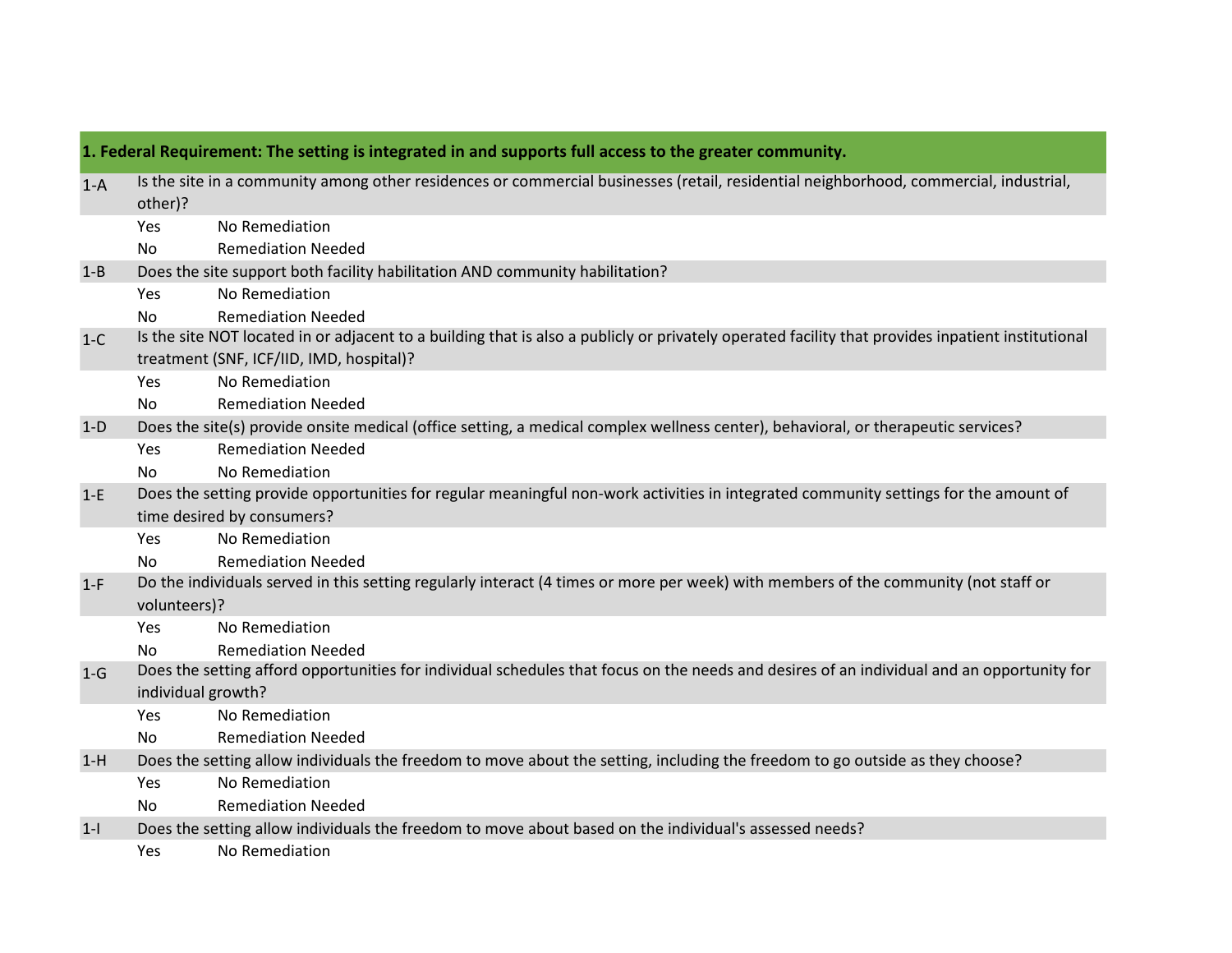|         | <b>No</b>                                                                                       | <b>Remediation Needed</b>                                                                                                                    |  |
|---------|-------------------------------------------------------------------------------------------------|----------------------------------------------------------------------------------------------------------------------------------------------|--|
| $1-J$   | Is public transportation available to/from the setting?                                         |                                                                                                                                              |  |
|         | Yes                                                                                             | No Remediation                                                                                                                               |  |
|         | N <sub>o</sub>                                                                                  | <b>Remediation Needed</b>                                                                                                                    |  |
| $1-K$   |                                                                                                 | Is information regarding transportation available to individuals in a convenient manner such as participant handbooks, handouts, or public   |  |
|         | postings?                                                                                       |                                                                                                                                              |  |
|         | Yes.                                                                                            | No Remediation                                                                                                                               |  |
|         | No.                                                                                             | <b>Remediation Needed</b>                                                                                                                    |  |
| $1-L$   | Are resources other than public transportation available for individuals to access the setting? |                                                                                                                                              |  |
|         | Yes                                                                                             | No Remediation                                                                                                                               |  |
|         | No.                                                                                             | <b>Remediation Needed</b>                                                                                                                    |  |
| $1-M$   |                                                                                                 | Does the setting assure that tasks and activities, both inside and outside the setting, are comparable to tasks and activities for people of |  |
|         | similar ages?                                                                                   |                                                                                                                                              |  |
|         | Yes                                                                                             | No Remediation                                                                                                                               |  |
|         | <b>No</b>                                                                                       | <b>Remediation Needed</b>                                                                                                                    |  |
|         |                                                                                                 | 2 Federal Requirement: The setting is selected by the individual from among setting options.                                                 |  |
| $2-A$   |                                                                                                 | Does the setting provide individuals with flexibility in their schedule?                                                                     |  |
|         | Yes                                                                                             | No Remediation                                                                                                                               |  |
|         | No.                                                                                             | <b>Remediation Needed</b>                                                                                                                    |  |
| $2 - B$ |                                                                                                 | Are individuals given flexibility in when they take breaks/lunch times?                                                                      |  |
|         | Yes                                                                                             | No Remediation                                                                                                                               |  |
|         | No.                                                                                             | <b>Remediation Needed</b>                                                                                                                    |  |
| $2-C$   | Are activities adapted to individuals' needs and preferences?                                   |                                                                                                                                              |  |
|         | Yes                                                                                             | No Remediation                                                                                                                               |  |
|         | <b>No</b>                                                                                       | <b>Remediation Needed</b>                                                                                                                    |  |
|         |                                                                                                 | 3 Federal Requirement: The setting ensures an individual's rights of privacy, dignity, and respect and freedom from coercion and restraint.  |  |
| $3-A$   |                                                                                                 | Does the setting have policies to ensure all information about individuals is kept private/confidential?                                     |  |
|         | Yes                                                                                             | No Remediation                                                                                                                               |  |
|         | No.                                                                                             | <b>Remediation Needed</b>                                                                                                                    |  |
| $3 - B$ |                                                                                                 | Is personal care assistance, when needed, conducted in private?                                                                              |  |
|         | Yes                                                                                             | No Remediation                                                                                                                               |  |
|         | No.                                                                                             | <b>Remediation Needed</b>                                                                                                                    |  |
| $3-C$   |                                                                                                 | Does the staff interact and communicate with individuals respectfully and in a manner in which the person would like to be addressed at      |  |
|         | all times?                                                                                      |                                                                                                                                              |  |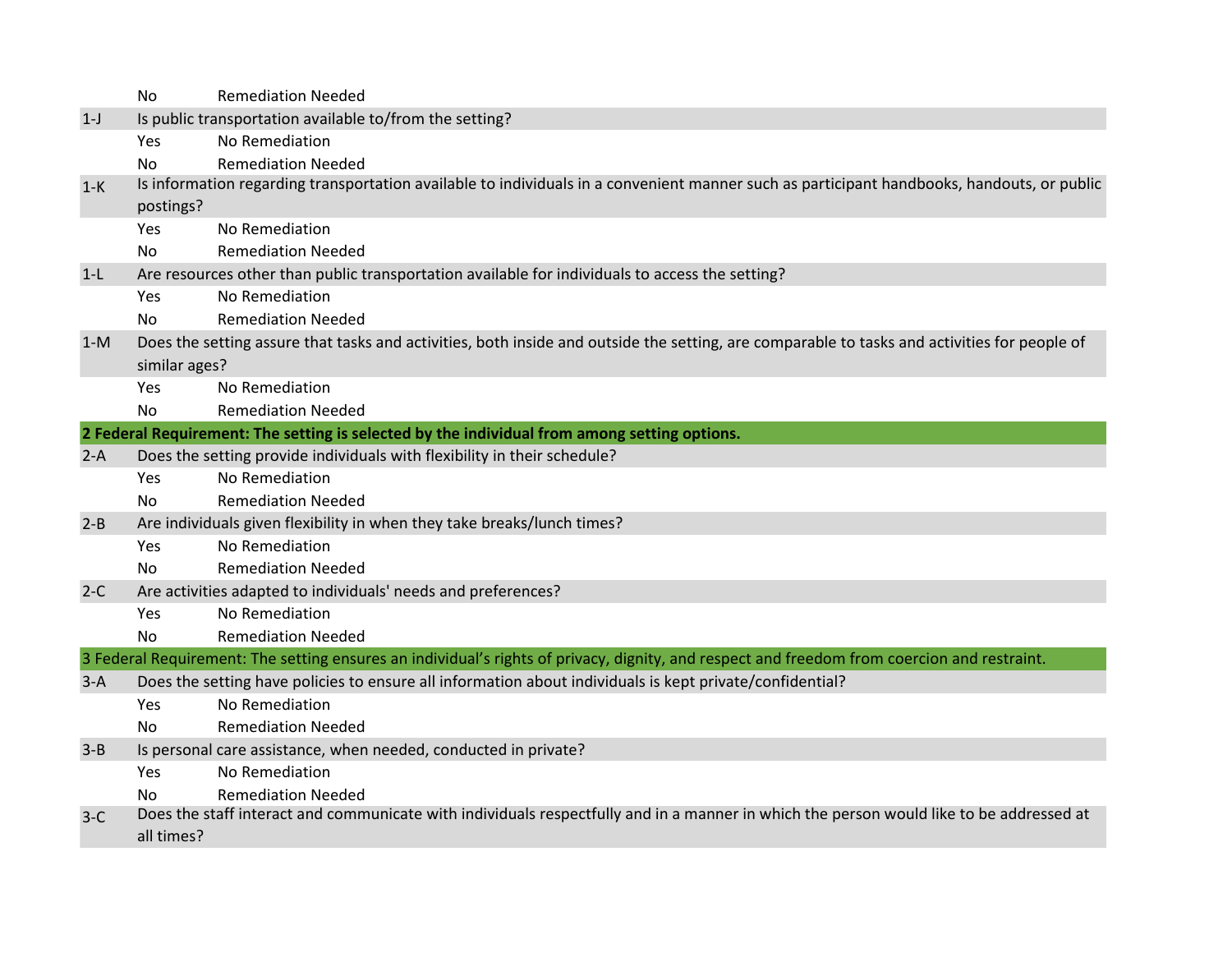|         | Yes                                                                                                        | No Remediation                                                                                                                                |  |  |
|---------|------------------------------------------------------------------------------------------------------------|-----------------------------------------------------------------------------------------------------------------------------------------------|--|--|
|         | No                                                                                                         | <b>Remediation Needed</b>                                                                                                                     |  |  |
| $3-D$   |                                                                                                            | Does the site provide the opportunity for all individuals to have the space in order to speak on the telephone, open and read mail, and       |  |  |
|         | visit with others in private?                                                                              |                                                                                                                                               |  |  |
|         | Yes                                                                                                        | No Remediation                                                                                                                                |  |  |
|         | N <sub>o</sub>                                                                                             | <b>Remediation Needed</b>                                                                                                                     |  |  |
| $3-E$   |                                                                                                            | Does the setting ensure response to each individual's need as defined in their individual service plan?                                       |  |  |
|         | <b>Yes</b>                                                                                                 | No Remediation                                                                                                                                |  |  |
|         | No                                                                                                         | <b>Remediation Needed</b>                                                                                                                     |  |  |
| $3-F$   | Does the setting ensure that one person's behavior supports do not impede the rights of other individuals? |                                                                                                                                               |  |  |
|         | Yes                                                                                                        | No Remediation                                                                                                                                |  |  |
|         | No.                                                                                                        | <b>Remediation Needed</b>                                                                                                                     |  |  |
| $3-G$   | Does the site have a secure place for the individual to store personal belongings?                         |                                                                                                                                               |  |  |
|         | Yes                                                                                                        | No Remediation                                                                                                                                |  |  |
|         | No.                                                                                                        | <b>Remediation Needed</b>                                                                                                                     |  |  |
|         |                                                                                                            | 4 Federal Requirement: The setting optimizes, but does not regiment, individual initiative, autonomy, and independence in making life choices |  |  |
|         |                                                                                                            | including but not limited to daily activities, physical environment, and with whom to interact.                                               |  |  |
|         |                                                                                                            |                                                                                                                                               |  |  |
| $4-A$   |                                                                                                            | Does the setting have any of the following barriers preventing individuals' movement (gates, locked doors, fences, other)?                    |  |  |
|         | Yes                                                                                                        | <b>Remediation Needed</b>                                                                                                                     |  |  |
|         | No                                                                                                         | No Remediation                                                                                                                                |  |  |
| $4 - B$ |                                                                                                            | Does the setting offer any options for the consumers to meet physical environment goals and needs (indoor gathering space,                    |  |  |
|         |                                                                                                            | outdoor gathering space, large group activity space, small group activity space, private space, area for calming activities, area             |  |  |
|         |                                                                                                            | for stimulating activities)?                                                                                                                  |  |  |
|         | Yes.                                                                                                       | No Remediation                                                                                                                                |  |  |
|         | No.                                                                                                        | <b>Remediation Needed</b>                                                                                                                     |  |  |
| $4-C$   |                                                                                                            | Does the setting afford the opportunity for tasks and activities that match the following attributes for individuals: age, skills,            |  |  |
|         |                                                                                                            | abilities, desires/goals?                                                                                                                     |  |  |
|         | Yes.                                                                                                       | No Remediation                                                                                                                                |  |  |
|         | No.                                                                                                        | <b>Remediation Needed</b>                                                                                                                     |  |  |
| $4-D$   |                                                                                                            | Is the setting physically accessible, including access to bathrooms and break rooms?                                                          |  |  |
|         | Yes                                                                                                        | No Remediation                                                                                                                                |  |  |
|         | No.                                                                                                        | <b>Remediation Needed</b>                                                                                                                     |  |  |
| $4-E$   | Yes                                                                                                        | Does the setting provide for an alternative meal and/or private dining if requested by the individual?<br>No Remediation                      |  |  |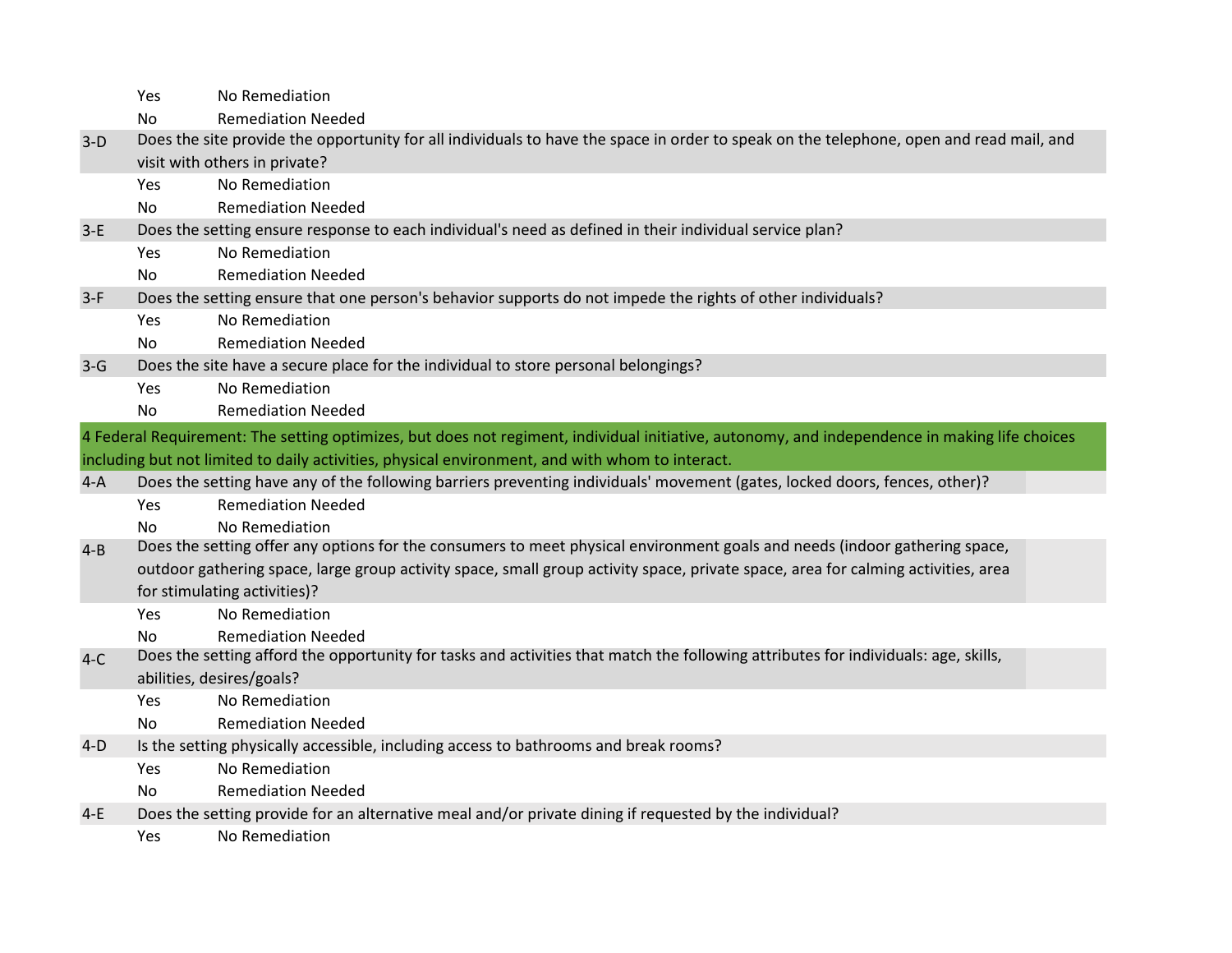|         | <b>No</b>                                                                                          | <b>Remediation Needed</b>                                                                                                                  |  |
|---------|----------------------------------------------------------------------------------------------------|--------------------------------------------------------------------------------------------------------------------------------------------|--|
| $4-F$   |                                                                                                    | Do the individuals have access to food at any time consistent with individuals in similar and/or the same setting?                         |  |
|         | Yes                                                                                                | No Remediation                                                                                                                             |  |
|         | No.                                                                                                | <b>Remediation Needed</b>                                                                                                                  |  |
| $4-G$   | Does the setting allow individuals to choose with whom they spend their time while at the setting? |                                                                                                                                            |  |
|         | Yes                                                                                                | No Remediation                                                                                                                             |  |
|         | No.                                                                                                | <b>Remediation Needed</b>                                                                                                                  |  |
| $4-H$   |                                                                                                    | Does the setting support individuals to do the following?                                                                                  |  |
|         | -Make decisions                                                                                    |                                                                                                                                            |  |
|         |                                                                                                    | -Move about the community                                                                                                                  |  |
|         | -Associate with others                                                                             |                                                                                                                                            |  |
|         | -Practice their religion                                                                           |                                                                                                                                            |  |
|         | -Access their money                                                                                |                                                                                                                                            |  |
|         |                                                                                                    | -Make personal decisions                                                                                                                   |  |
|         | -Vote                                                                                              |                                                                                                                                            |  |
|         | Yes                                                                                                | No Remediation                                                                                                                             |  |
|         | No.                                                                                                | <b>Remediation Needed</b>                                                                                                                  |  |
|         |                                                                                                    |                                                                                                                                            |  |
|         |                                                                                                    | 5 Federal Requirement: The setting facilitates individual choice regarding services and supports, and who provides them.                   |  |
| $5-A$   |                                                                                                    | Are individuals provided a choice regarding the setting they participate in when they sign their Individual Service Plan?                  |  |
|         | Yes                                                                                                | No Remediation                                                                                                                             |  |
|         | No.                                                                                                | <b>Remediation Needed</b>                                                                                                                  |  |
| $5 - B$ |                                                                                                    | Does the setting allow individuals to choose which of the setting's employees provide his/her services? Example: An individual requests    |  |
|         |                                                                                                    | that all personal care services for her be conducted by female employees. Is that individual's request met?                                |  |
|         | Yes                                                                                                | No Remediation                                                                                                                             |  |
|         | <b>No</b>                                                                                          | <b>Remediation Needed</b>                                                                                                                  |  |
| $5-C$   |                                                                                                    | Does the setting allow prospective individuals the opportunity to tour the setting?                                                        |  |
|         | Yes                                                                                                | No Remediation                                                                                                                             |  |
|         | No.                                                                                                | <b>Remediation Needed</b>                                                                                                                  |  |
| $5-D$   |                                                                                                    | Does the setting afford individuals the opportunity to regularly and periodically update or change their work/daily activities?            |  |
|         | Yes                                                                                                | No Remediation                                                                                                                             |  |
|         | No.                                                                                                | <b>Remediation Needed</b>                                                                                                                  |  |
| $5-E$   |                                                                                                    | Does the setting have person-centered policies to ensure individuals are supported in developing setting-specific plans to support his/her |  |
|         | Yes                                                                                                | needs and preferences?<br>No Remediation                                                                                                   |  |